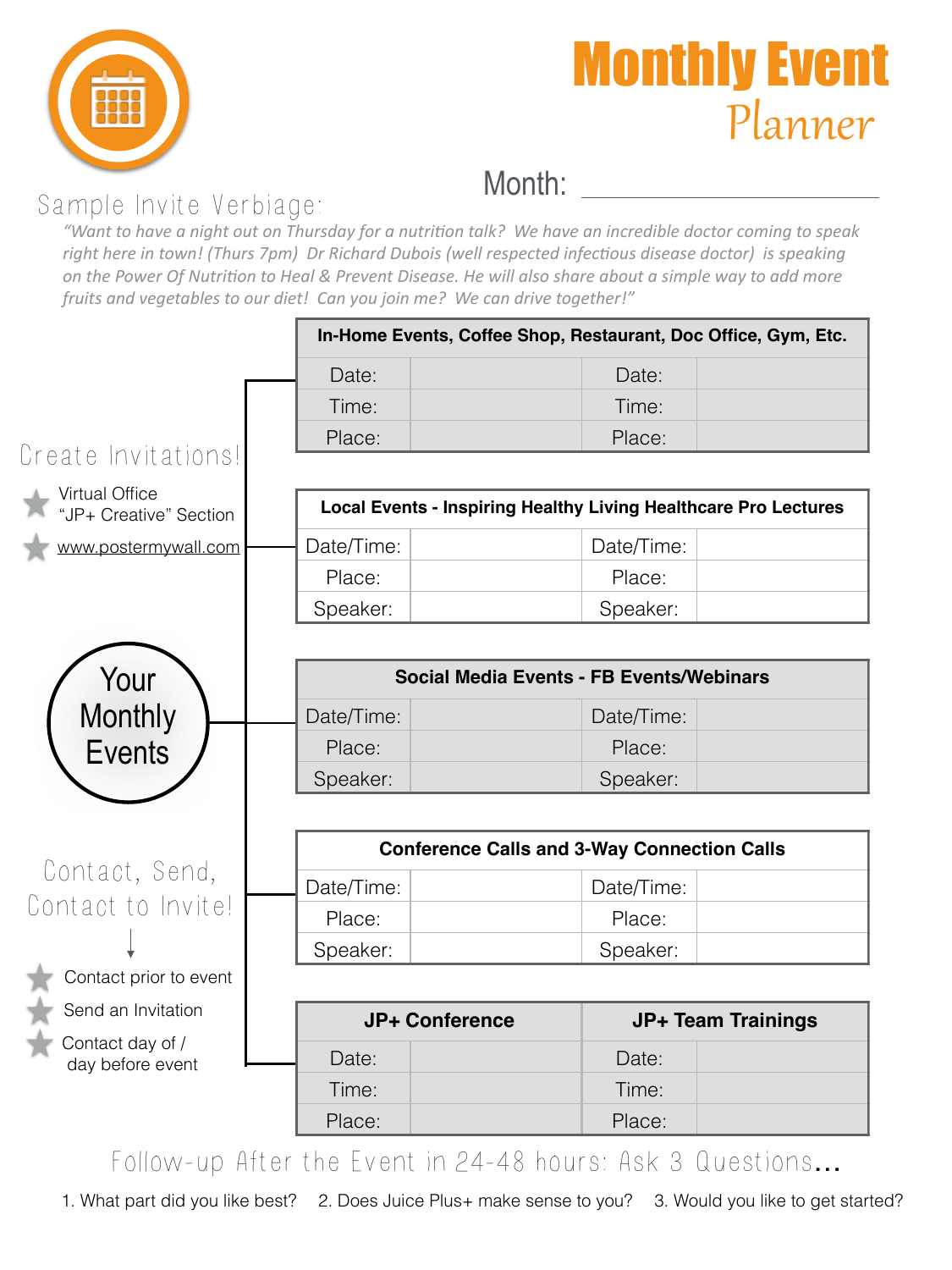



| Invitation  | <b>Event Type:</b> |                       |                       |                              |                       |                       |
|-------------|--------------------|-----------------------|-----------------------|------------------------------|-----------------------|-----------------------|
|             | <b>Place:</b>      |                       |                       |                              |                       |                       |
| List        | Date/Time:         |                       |                       |                              |                       |                       |
| <b>Name</b> | Phone#             | <b>RSVP</b><br>Result | <b>RSVP</b><br>Result | <b>RSVP</b><br><b>Result</b> | <b>RSVP</b><br>Result | <b>RSVP</b><br>Result |
|             |                    |                       |                       |                              |                       |                       |
|             |                    |                       |                       |                              |                       |                       |
|             |                    |                       |                       |                              |                       |                       |
|             |                    |                       |                       |                              |                       |                       |
|             |                    |                       |                       |                              |                       |                       |
|             |                    |                       |                       |                              |                       |                       |
|             |                    |                       |                       |                              |                       |                       |
|             |                    |                       |                       |                              |                       |                       |
|             |                    |                       |                       |                              |                       |                       |
|             |                    |                       |                       |                              |                       |                       |
|             |                    |                       |                       |                              |                       |                       |
|             |                    |                       |                       |                              |                       |                       |
|             |                    |                       |                       |                              |                       |                       |